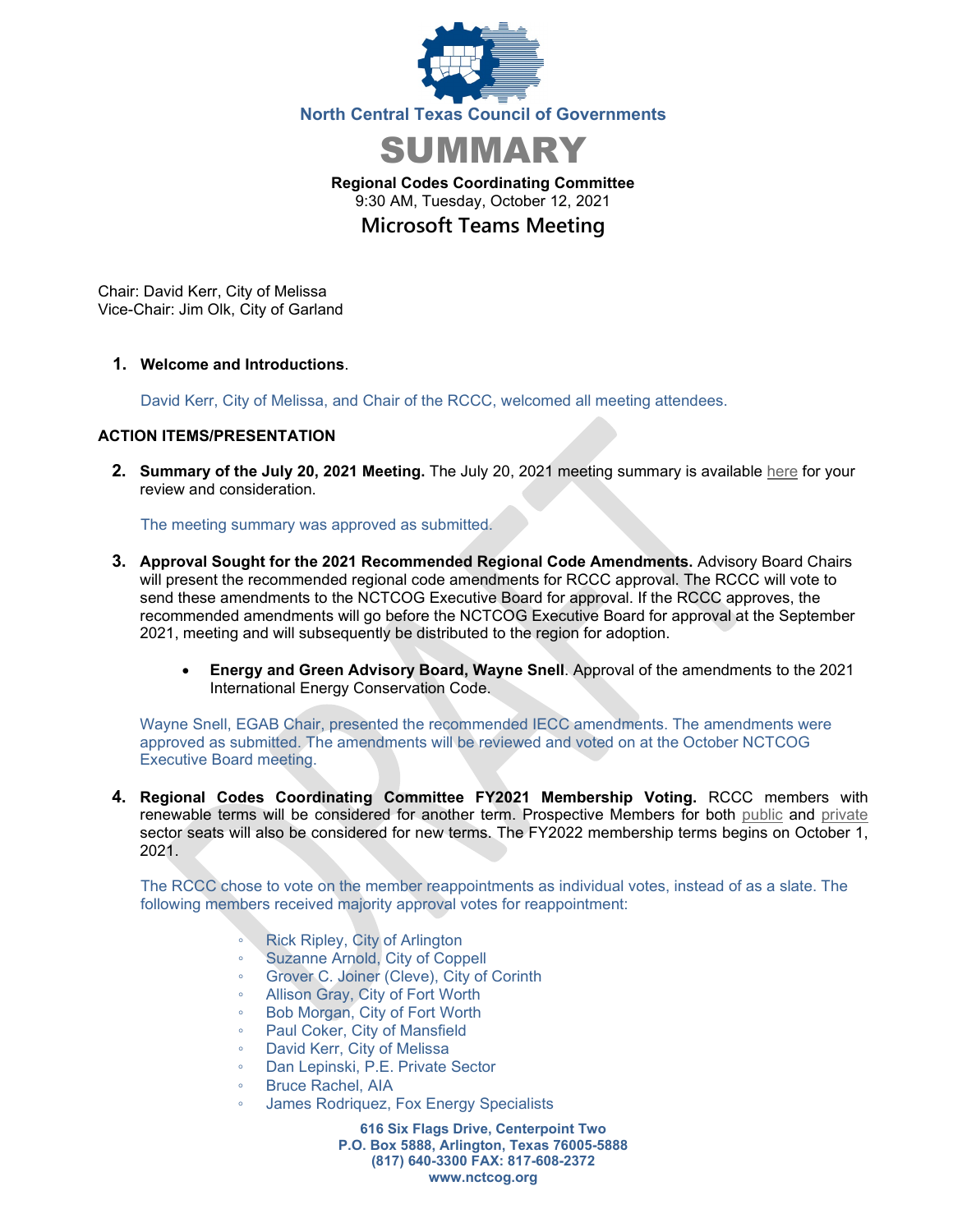

- Bahman Yazdani, TAMU ESL
- David Lehde, Dallas Builders Association

The RCCC members voted on the one (1) vacancy for a public sector representative. The nominee receiving the higher percentage of votes was Brett King, Chief Building Official, City of Carrollton.

The RCCC members then voted on the one (1) vacancy for a private sector representative. The nominee receiving the highest percentage of votes was Gregg McGriff, Vice President of Construction and Development, Altura Homes.

The Vice Chair of the RCCC thanked all nominees for their interest and encouraged them to stay involved with the Regional Codes program of NCTCOG.

The roster and committee pages will be updated with the new members.

**5. Approval Sought for Appointment of RCCC Officers.** Current officers serving in the officer positions are Chair: David Kerr, City of Melissa and Vice-Chair: Jim Olk, City of Garland. Members will vote on nominations.

The RCCC members voted to reappoint Jim Olk, City of Garland, as Vice Chair of the RCCC.

The RCCC members voted to reappoint David Kerr, City of Melissa, as Chair of the RCCC.

### **DISCUSSION AND POTENTIAL ACTION**

- **6. Staff will bring forward a request to the RCCC to consider a path forward to encourage adoption of the 2021 IECC, Appendix RB and of the 2021 International Residential Code (IRC), Appendix AT.**  These appendices are known as the Solar-Ready Provisions. Staff will provide a status update and seek input from the Committee on how to move these forward. Staff is considering development of Position Paper or Opinion Statement, as per the Committee Bylaws.
	- o 2021 IECC Appendix RB: [https://codes.iccsafe.org/content/IECC2021P1/appendix-rb](https://codes.iccsafe.org/content/IECC2021P1/appendix-rb-solar-ready-provisions-detached-one-and-two-family-dwellings-and-townhouses)[solar-ready-provisions-detached-one-and-two-family-dwellings-and-townhouses](https://codes.iccsafe.org/content/IECC2021P1/appendix-rb-solar-ready-provisions-detached-one-and-two-family-dwellings-and-townhouses)
	- o 2021 IRC Appendix AT: [https://codes.iccsafe.org/content/IRC2021P1/appendix-at-re](https://codes.iccsafe.org/content/IRC2021P1/appendix-at-re-solar-ready-provisions-detached-one-and-nbsp-two-family-dwellings-and-townhouses)[solar-ready-provisions-detached-one-and-nbsp-two-family-dwellings-and-townhouses](https://codes.iccsafe.org/content/IRC2021P1/appendix-at-re-solar-ready-provisions-detached-one-and-nbsp-two-family-dwellings-and-townhouses)

Tamara Cook, NCTCOG, presented a revised version of a Position Paper/Opinion Statement. After some discussion, the document was approved with the following edits:

- $\circ$  Remove the recommended amendments language from the body of the paper
- o Remove the references to committees with Paragraph 3

#### **OTHER BUSINESS AND ROUNDTABLE DISCUSSION**

**7. Future Agenda Items.** The committee can request future agenda items.

No future agenda items were brought forward.

**8. Roundtable Topics/Other Business.** RCCC members and NCTCOG may share additional items of interest.

Due to time constraints, the roundtable discussion portion of the meeting did not occur.

**616 Six Flags Drive, Centerpoint Two P.O. Box 5888, Arlington, Texas 76005-5888 (817) 640-3300 FAX: 817-608-2372 www.nctcog.org**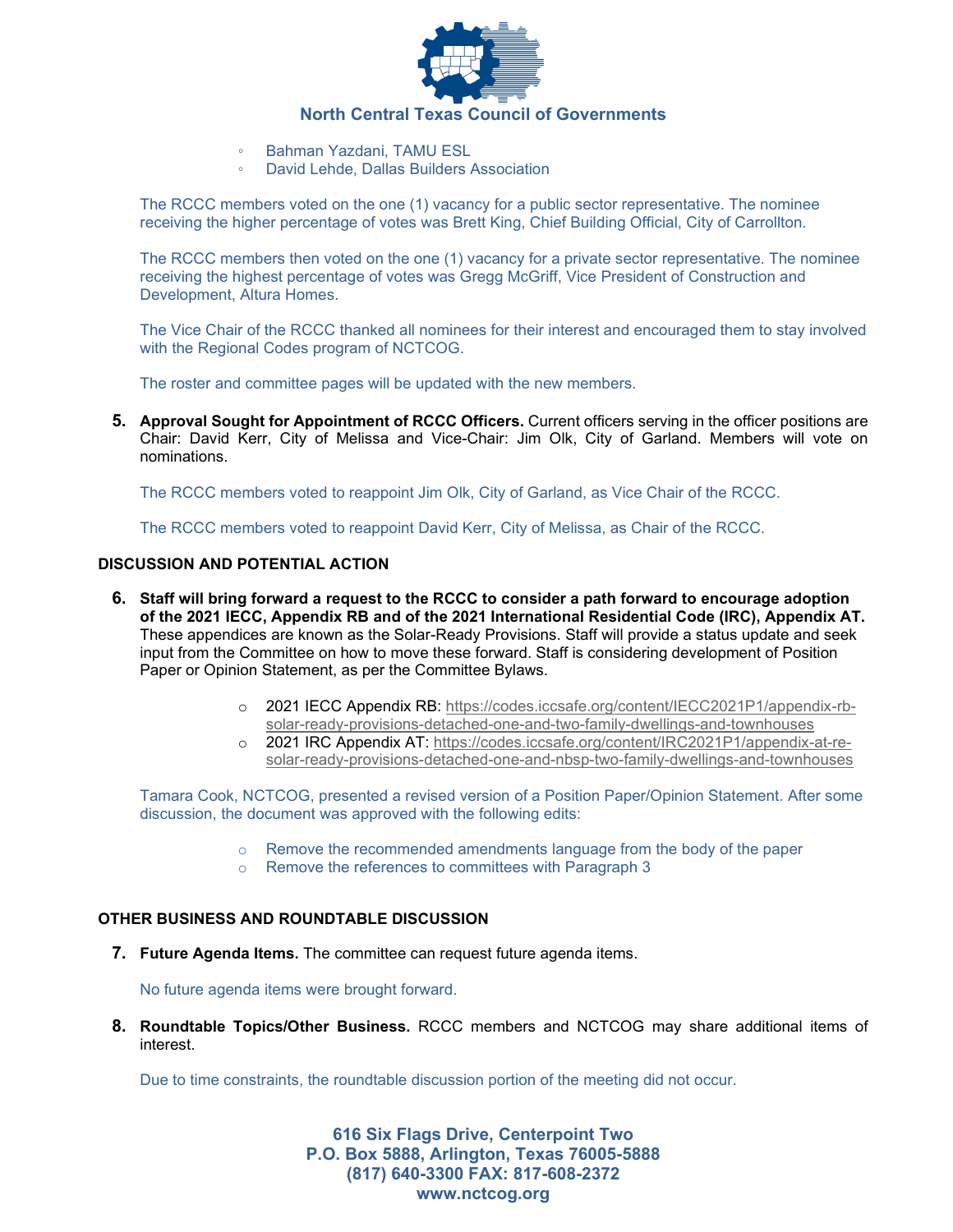



# **Regional Codes Coordinating Committee** 9:30 AM, Tuesday, October 12, 2021 **Microsoft Teams Meeting**

Chair: David Kerr, City of Melissa Vice-Chair: Jim Olk, City of Garland

**9. Schedule for the Next RCCC Meeting.** The next meeting date is scheduled for Tuesday, January 11, 2022 at 9:30 A.M.

**This meeting will be in person at the NCTCOG campus.**

#### **10. Adjournment.**

The meeting adjourned at 11:48am.

If you have any questions regarding the meeting or agenda items, please contact Carolyn Horner by phone at (817) 695-9217, or by email at [chorner@nctcog.org.](mailto:chorner@nctcog.org) If you plan to attend this public meeting and you have a disability that requires special arrangements at the meeting, please contact Barbara Bradford by phone at (817) 695-9231 or by email at bbradford@nctcog.org, 72 hours in advance of the meeting. Reasonable accommodations will be made to assist your needs.

> **616 Six Flags Drive, Centerpoint Two P.O. Box 5888, Arlington, Texas 76005-5888 (817) 640-3300 FAX: 817-608-2372 www.nctcog.org**